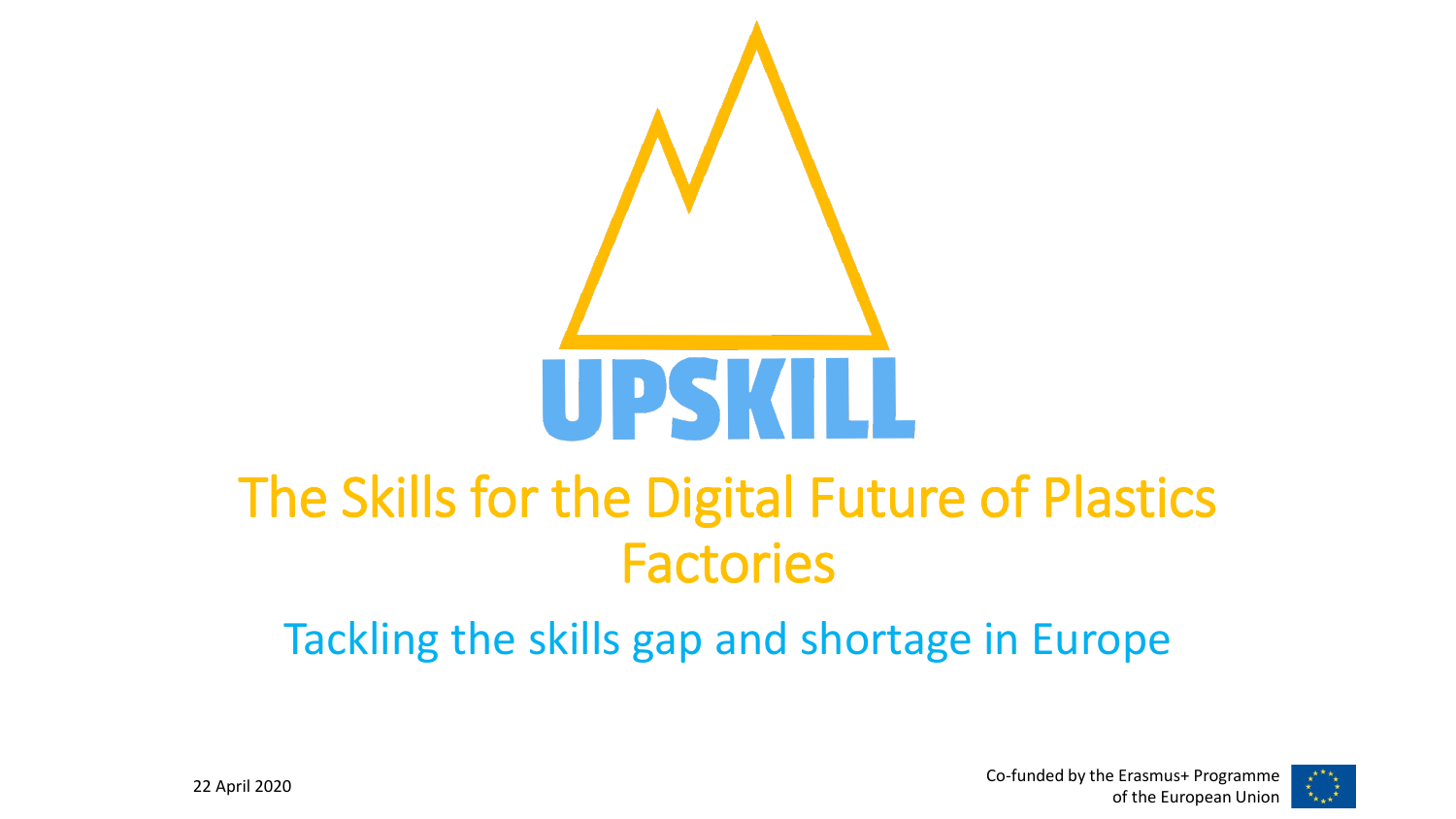

# About the Project

- ➢ Facts & Figures
- ➢ Main Objectives
- ➢ Digital Transformation
- ➢ Consortium Layout

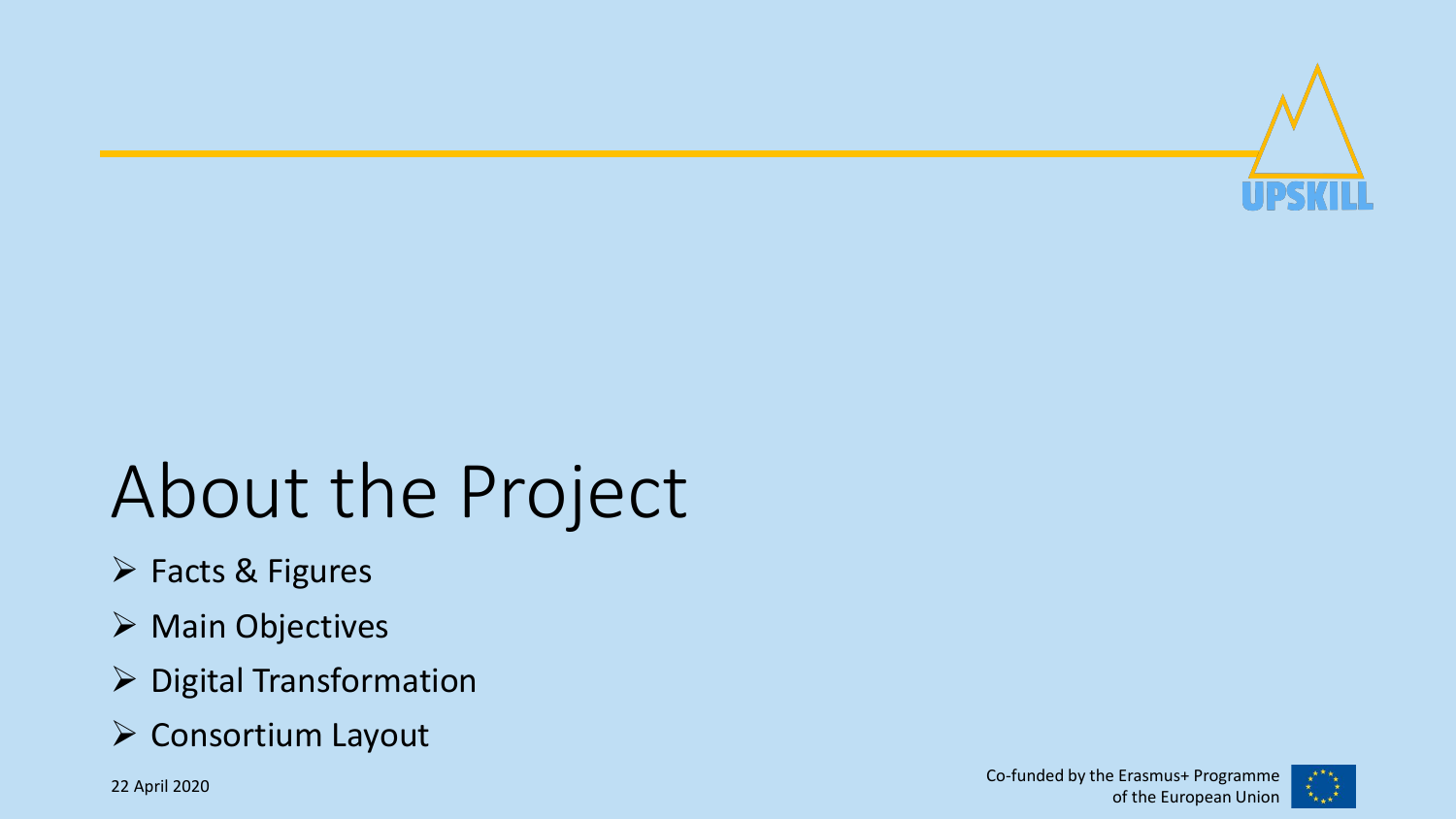

**Full title:** The Skills for the Digital Future of Plastics Factories

**Start date:** 01.11.2018

**Duration:** 24 months

**Number of partners:** Nine partners that include VET providers and Associations

**EU contribution:** ~ €700.000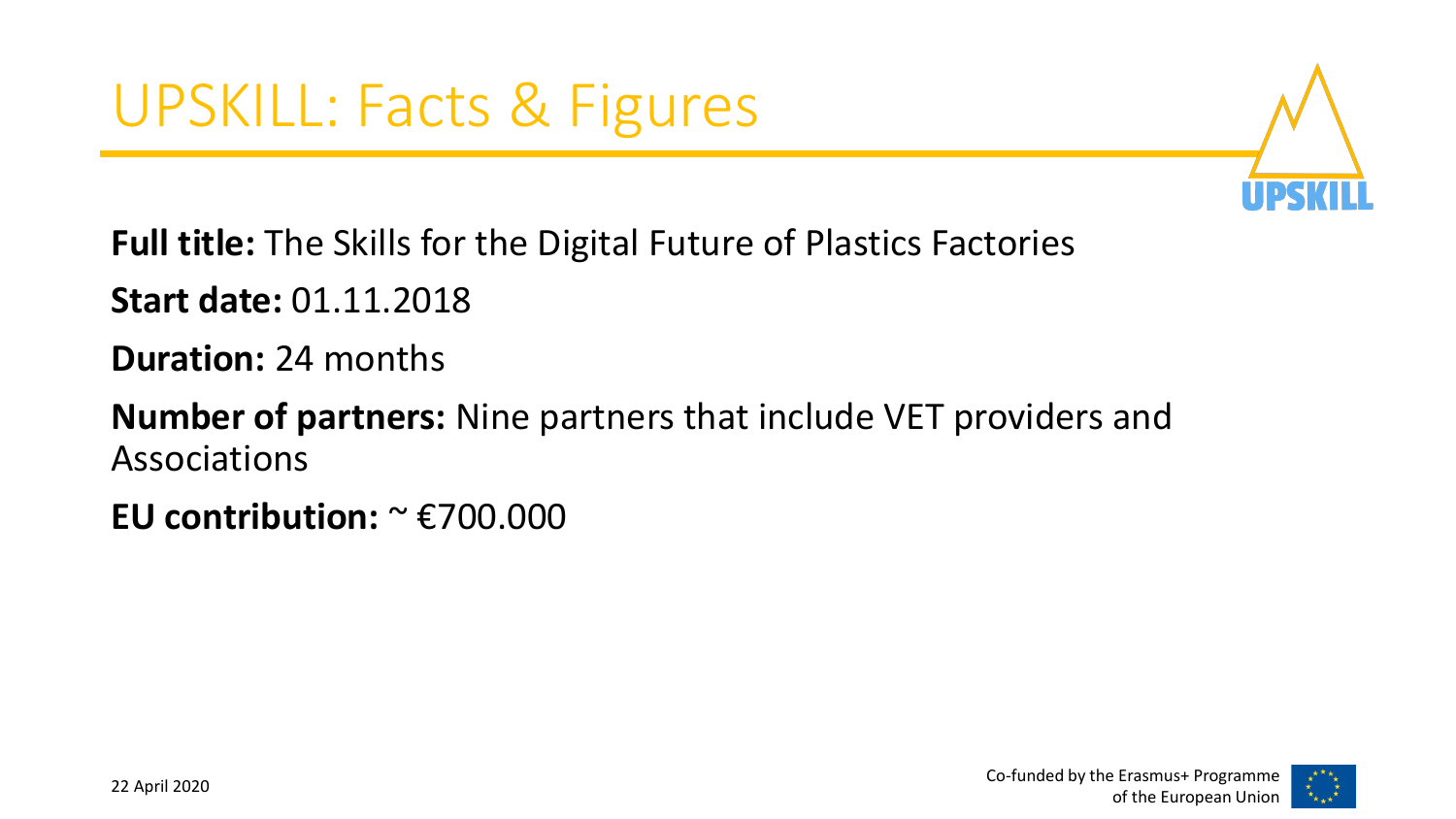

- 1. Analyze and identify qualifications and European VET curricula for plastics production line conductors based on the current and future skills demand in the plastics industry;
- 2. Develop an adaptive work-based learning vocational training programme by integrating digital, programming, circular economy, and lean manufacturing skills.

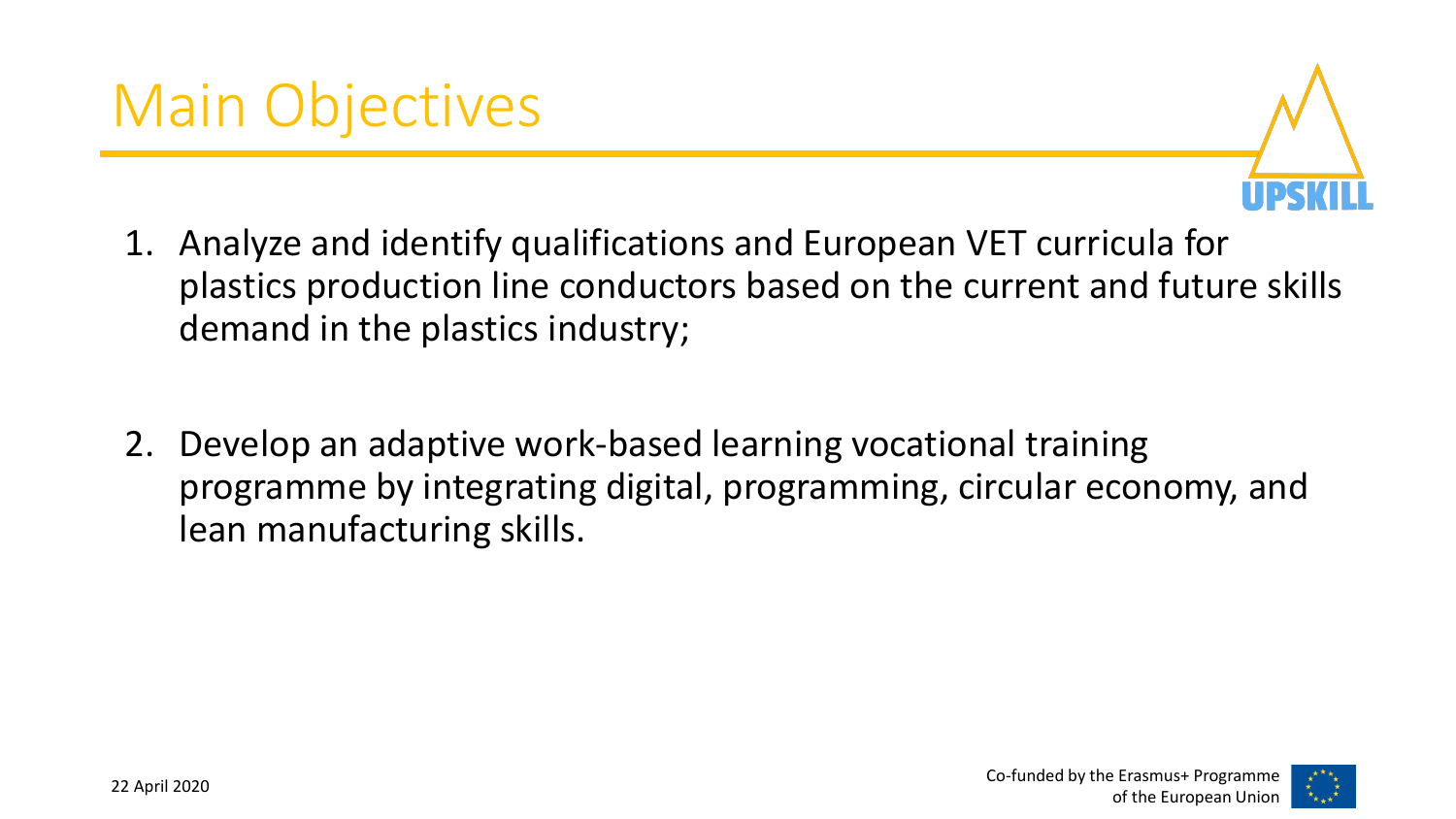UPSKILL and Digital Transformation (I)

The digital skills are a major priority for Europe.

Companies across Europe have difficulties in finding employees with skills that are fit for the current markets. The demand from EU industry and enterprises for new types of skills highlight the need to reskill and reemploy the redundant workforce.

The widening digital skills gap will have an impact on the ability of EU businesses and governments to benefit from the opportunities of digitalization.

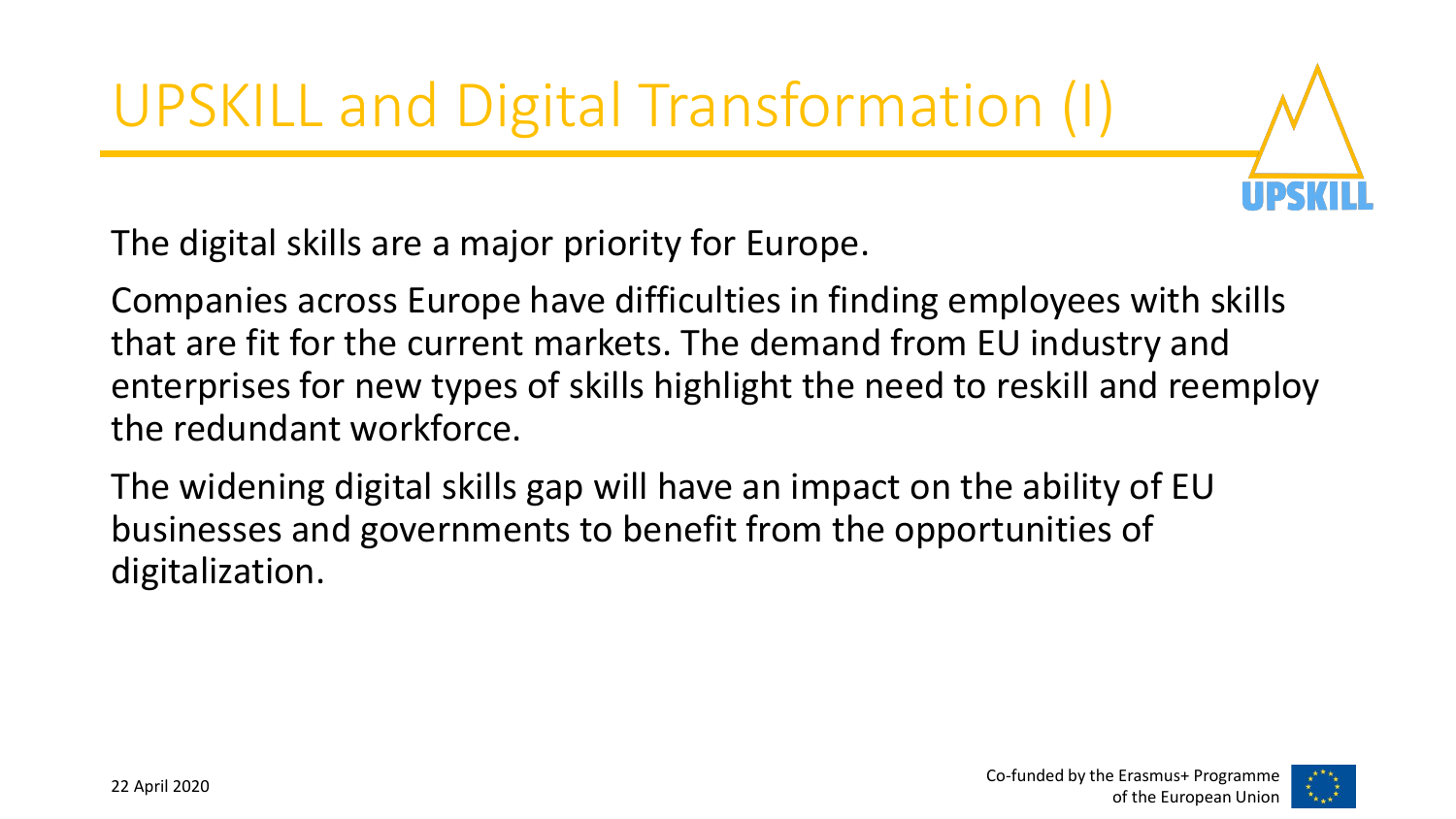UPSKILL and Digital Transformation (II)



The European Commission identified new curriculum guidelines as one of the solutions for increasing the EU talent pool and fostering the acquisition of new skills.

This can be only achieved with new vocational education and training that is designed to promote new types of skills, such as digital skills, green skills, entrepreneurial competencies, etc.

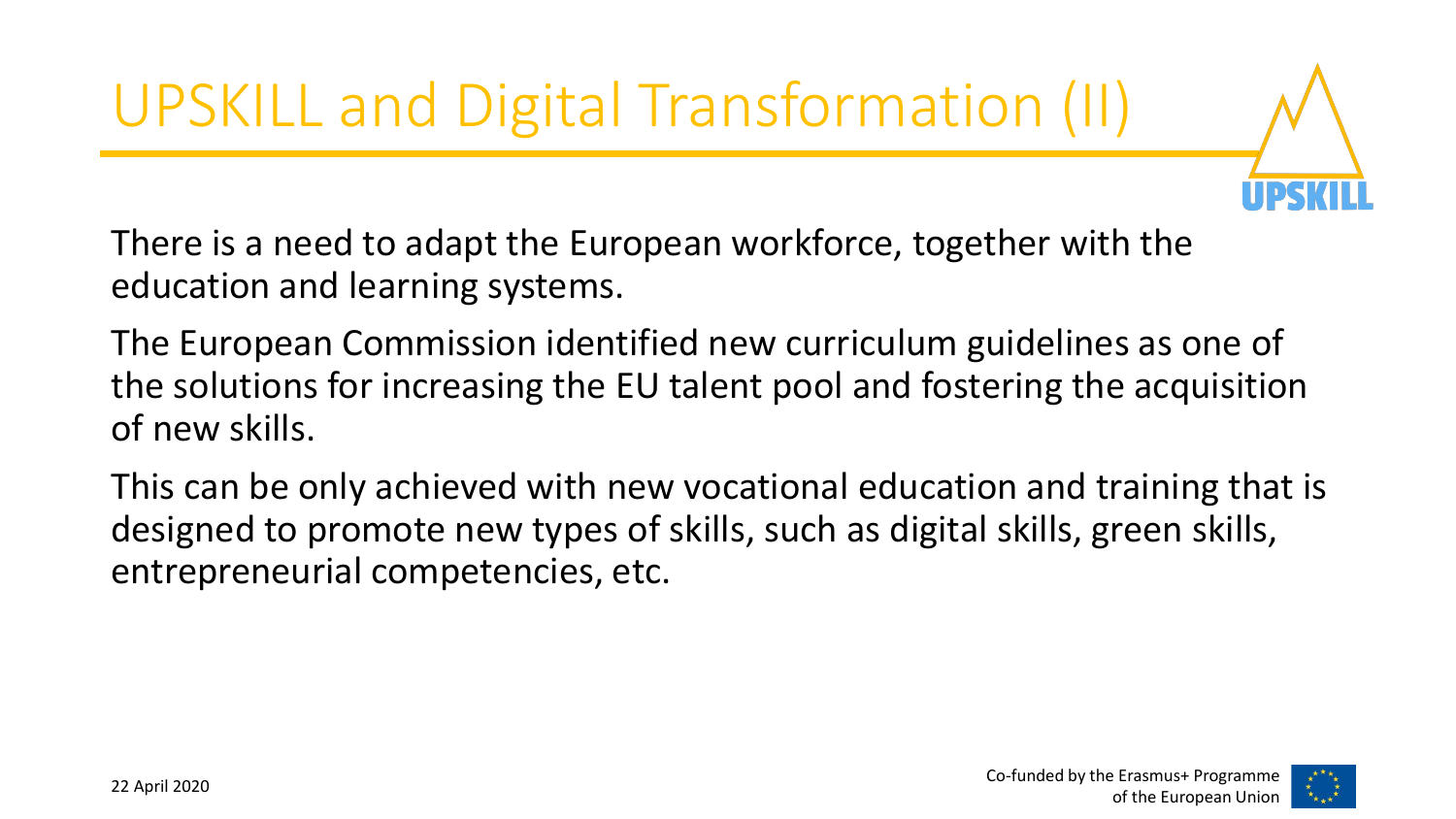

Our consortium covers all the stakeholders:

- **VET providers** (APRC, VPM, TREDU, ISPA) experience in different fields of VET, practical training centers equipped with plastic products machines.
- **Associations** (EuPC, LINPRA, FPC, FIPIF) EU-wide representation of plastics converters, development of educational strategies, lobbying.
- **Public body** (KPMPC) a national coordination point for implementing EQF and EQAVET to VET programmes, implementation of VET initiatives and policies

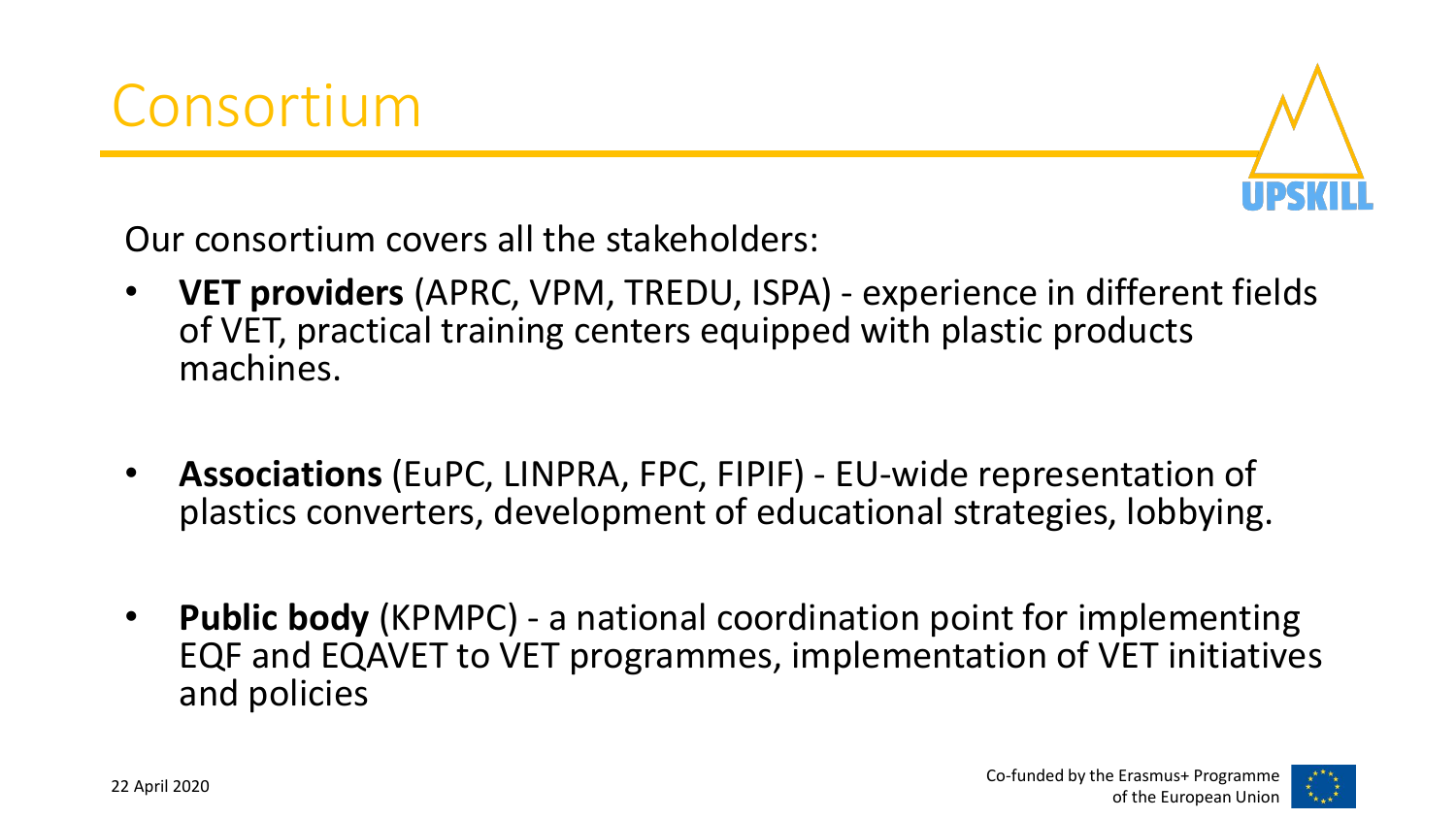

## UPSKILL Approach

- $\triangleright$  The Plastic Industry
- ➢ Challenge
- ➢ Project Aim
- ➢ Activities
- ➢ Target Groups

22 April 2020 Co

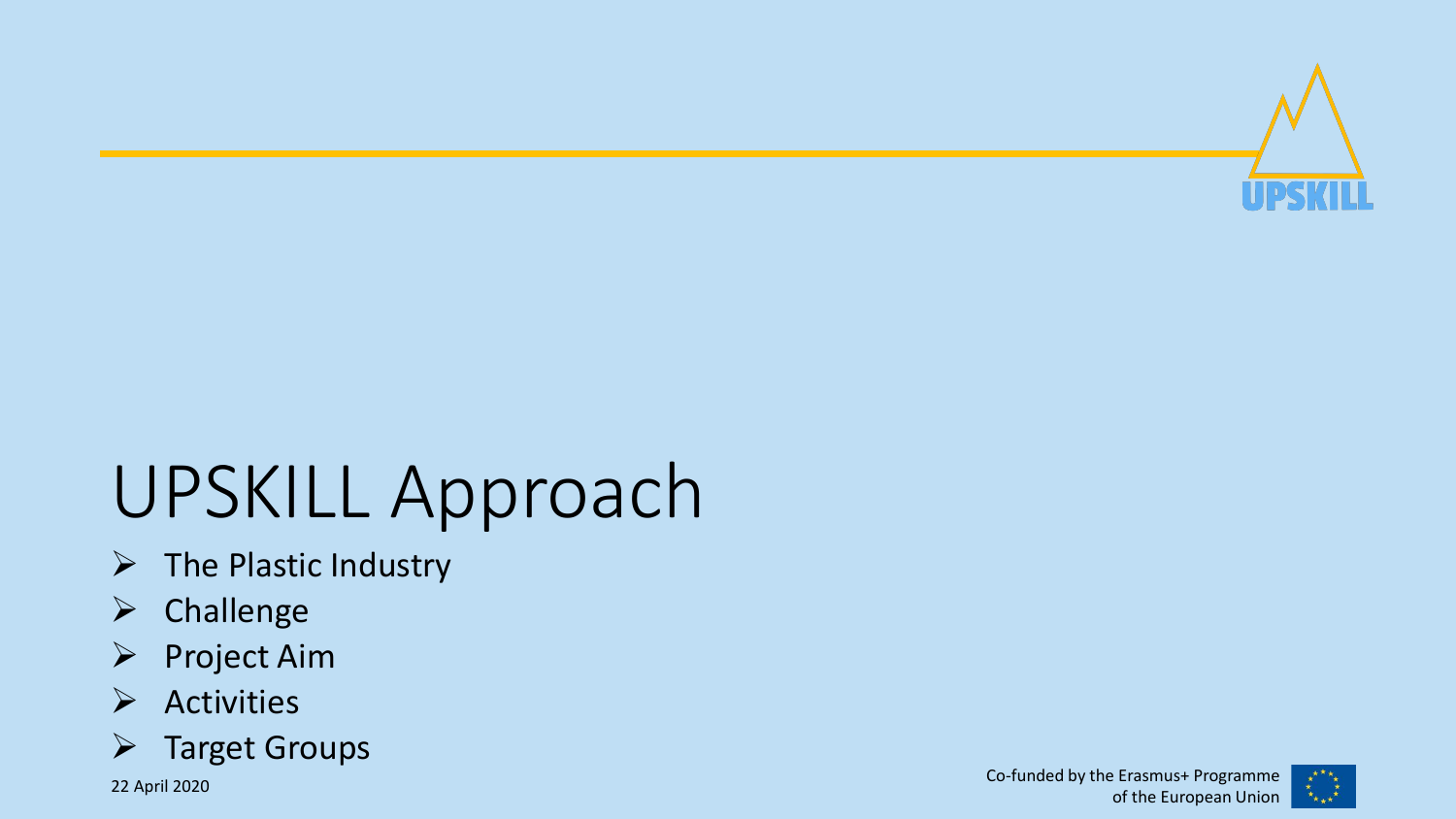

The European plastics industry enables innovation, facilitates resource efficiency and creates jobs.

The industry in Europe accounts for 50,000 companies and 1.6 million jobs.

Plastics converters are at the heart of the plastics industry, since they account ~90% of total employees in the plastics sector.







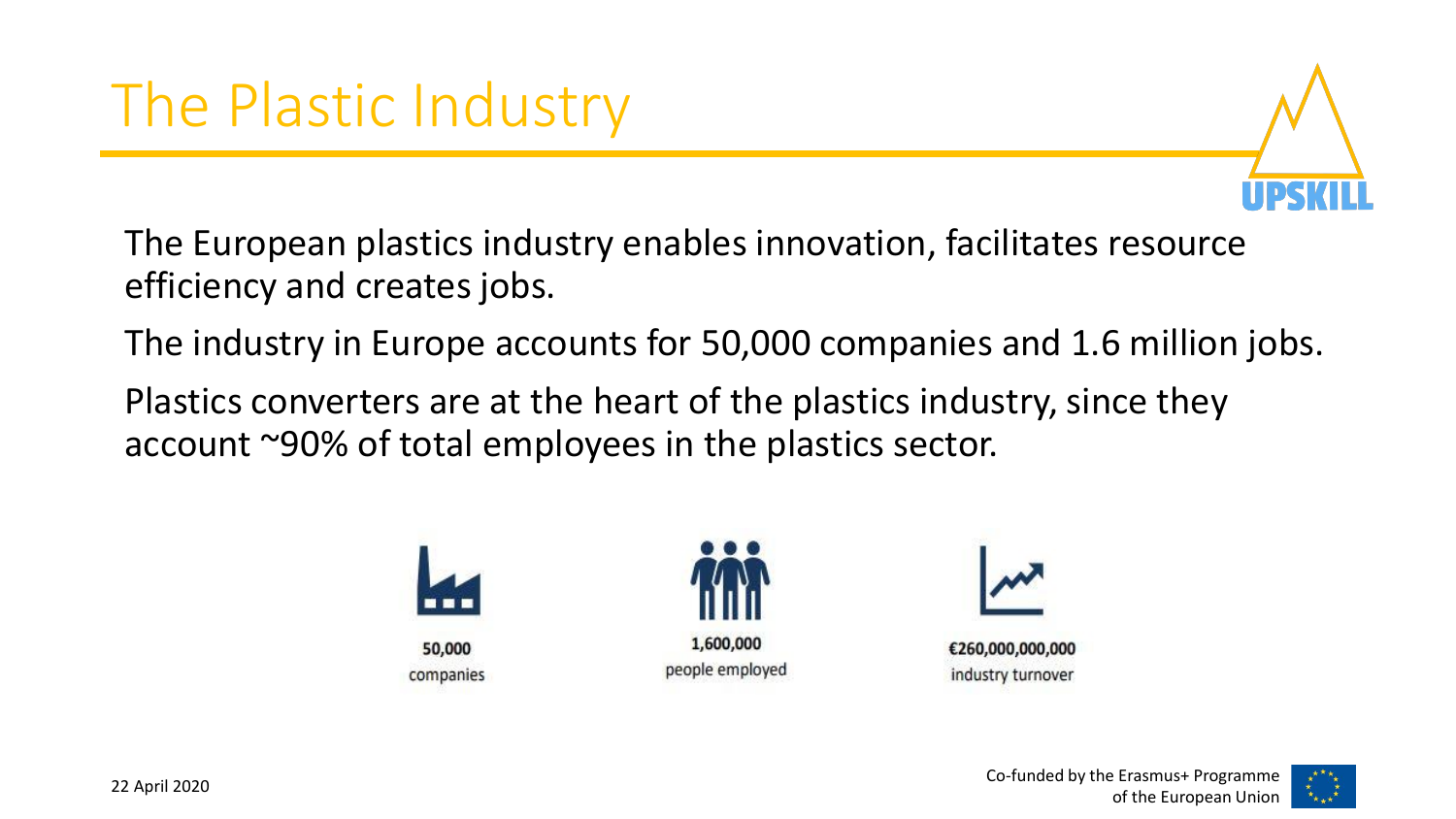



The ability of the European plastics industry to remain competitive and to innovate depends on its ability to recruit talented and qualified people.

Sourcing the right competence has become a pressing challenge for many companies in the plastics industry.

The project addresses the skills mismatch and pressing problems in the sector:

- Low level digital skills of the plastics production line conductors
- The overall lack of highly competent and motivated work force

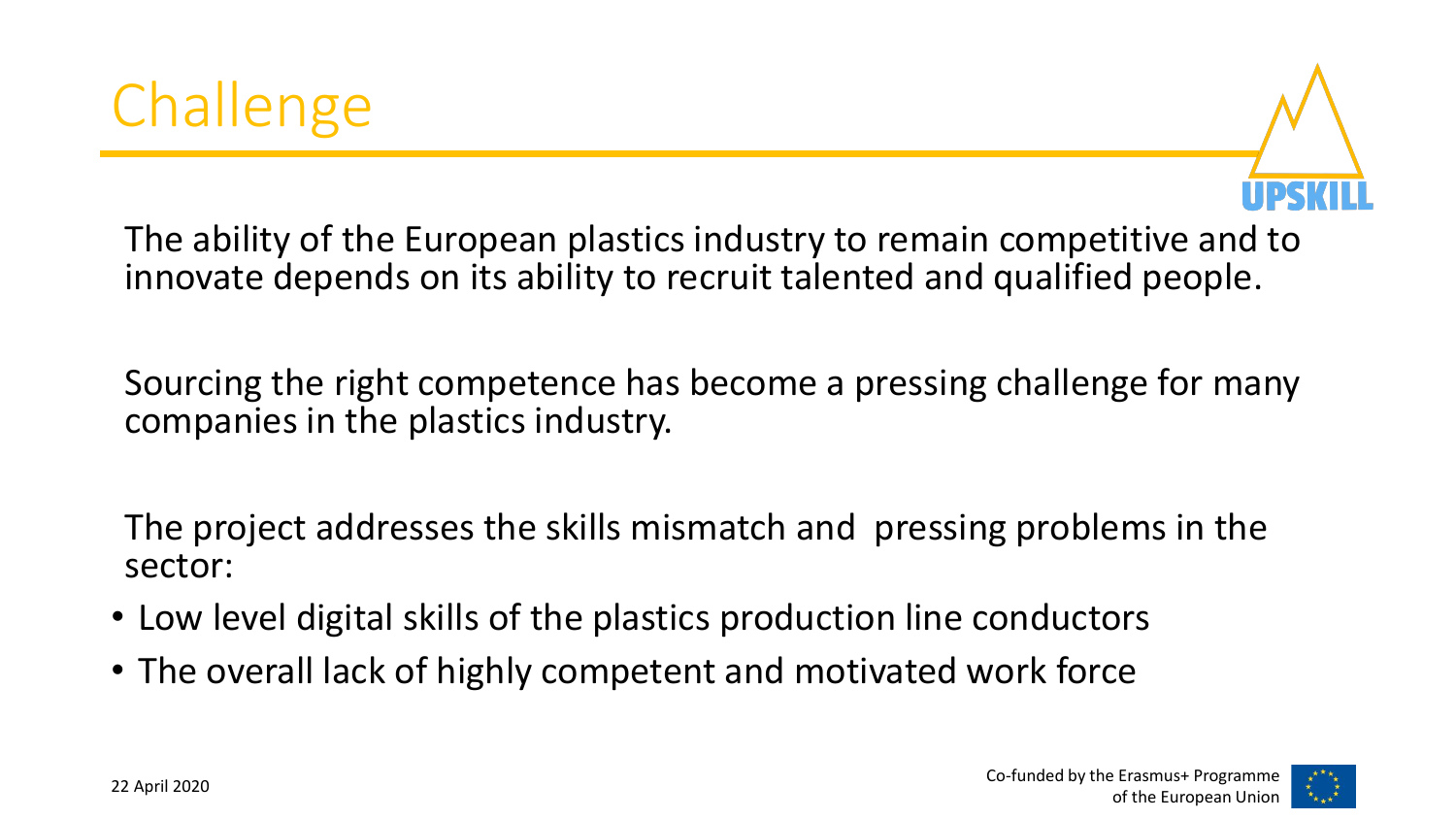

UPSKILL aims to enhance the capability of European VET systems to respond to the plastics sector-specific labor market needs by designing, piloting and implementing an innovative vocational training programme for the plastics production line conductors.

The focus of the project is on:

- digital skills
- green skills
- entrepreneurial competencies

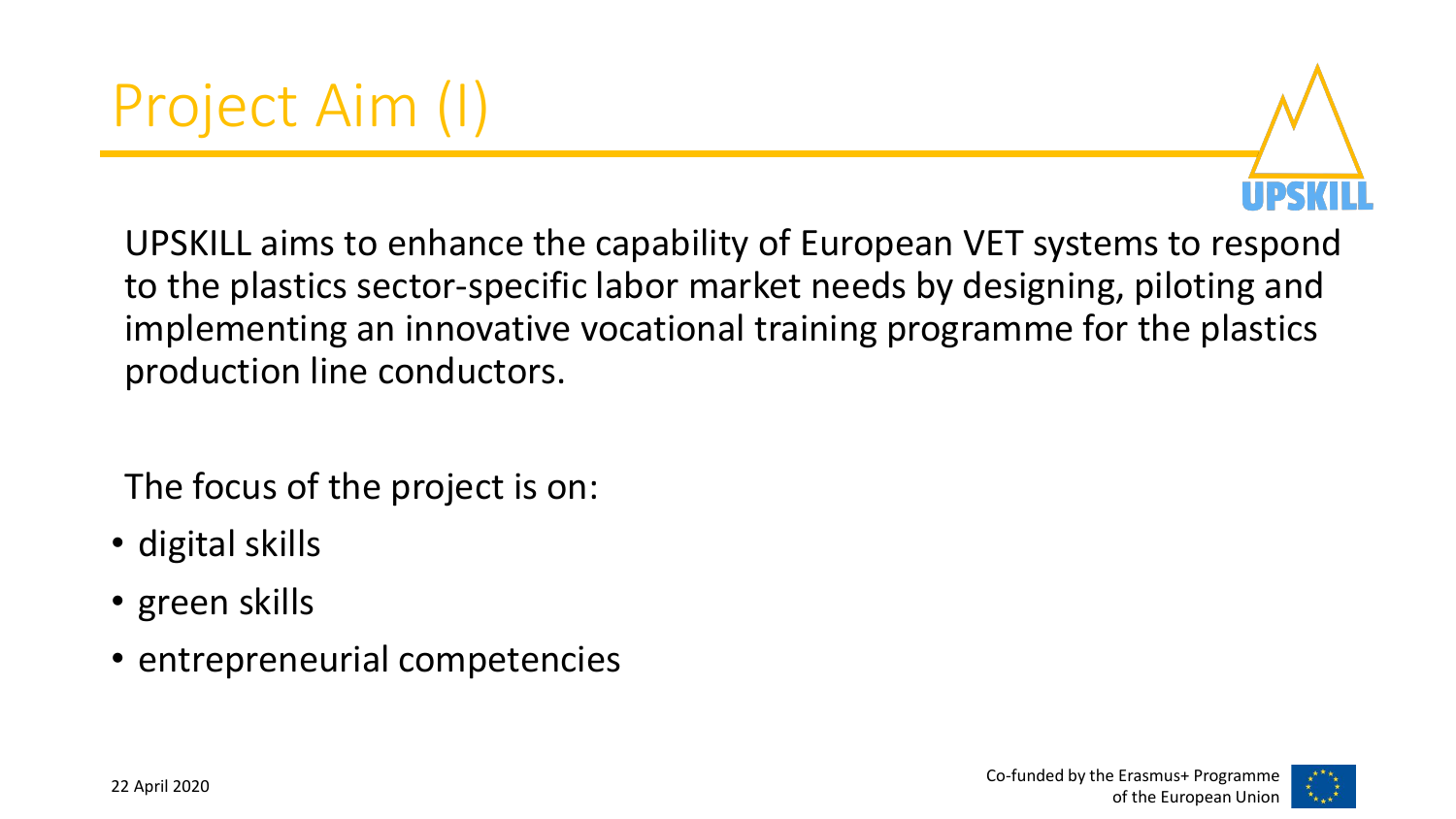

The project will:

- enhance the quality of vocational training;
- improve the competence of teachers and the plastics production line conductors;
- make VET curriculum more relevant to the labor market;
- provide students and teachers with the opportunity to use innovative digital materials.

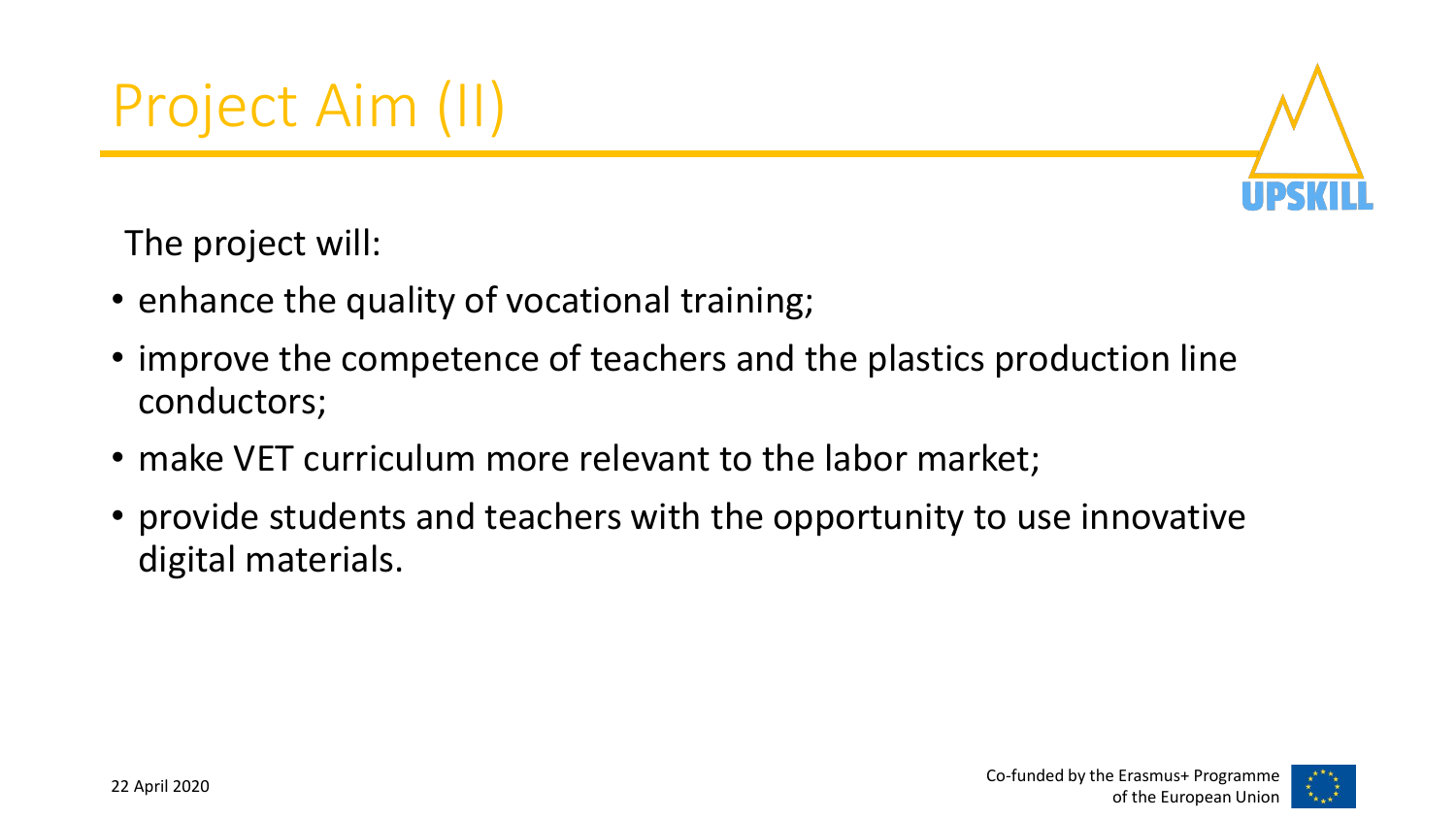### Project Activities





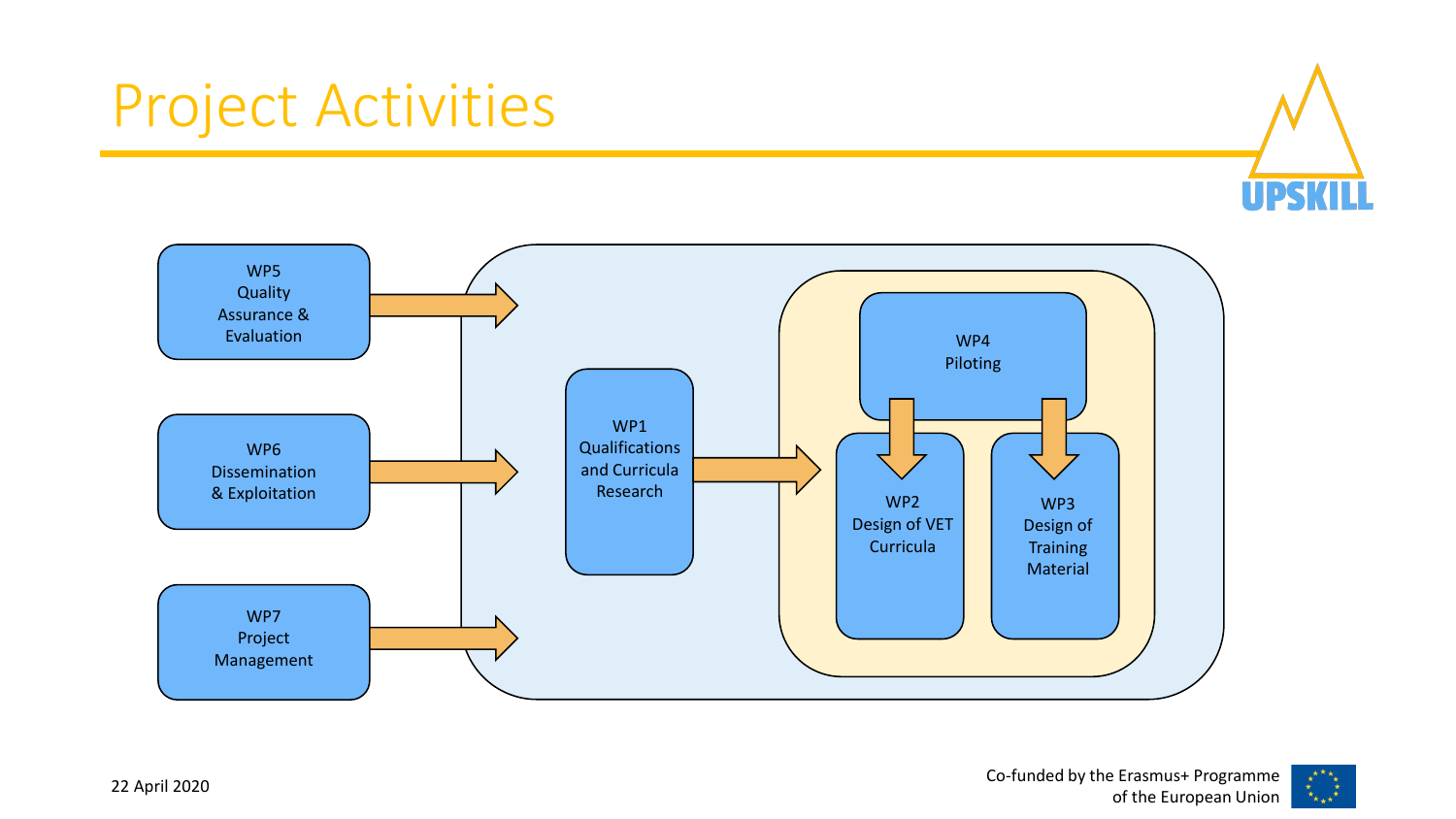

- Students and apprentices in vocational education
- Professionals and teachers in vocational training
- Staff of vocational education providers
- In-company trainers
- Plastics production line conductors working in enterprises
- Unemployed of all ages from the Labor Exchange (Public Employment Service Provider)
- Migrants
- Adults aiming for requalification

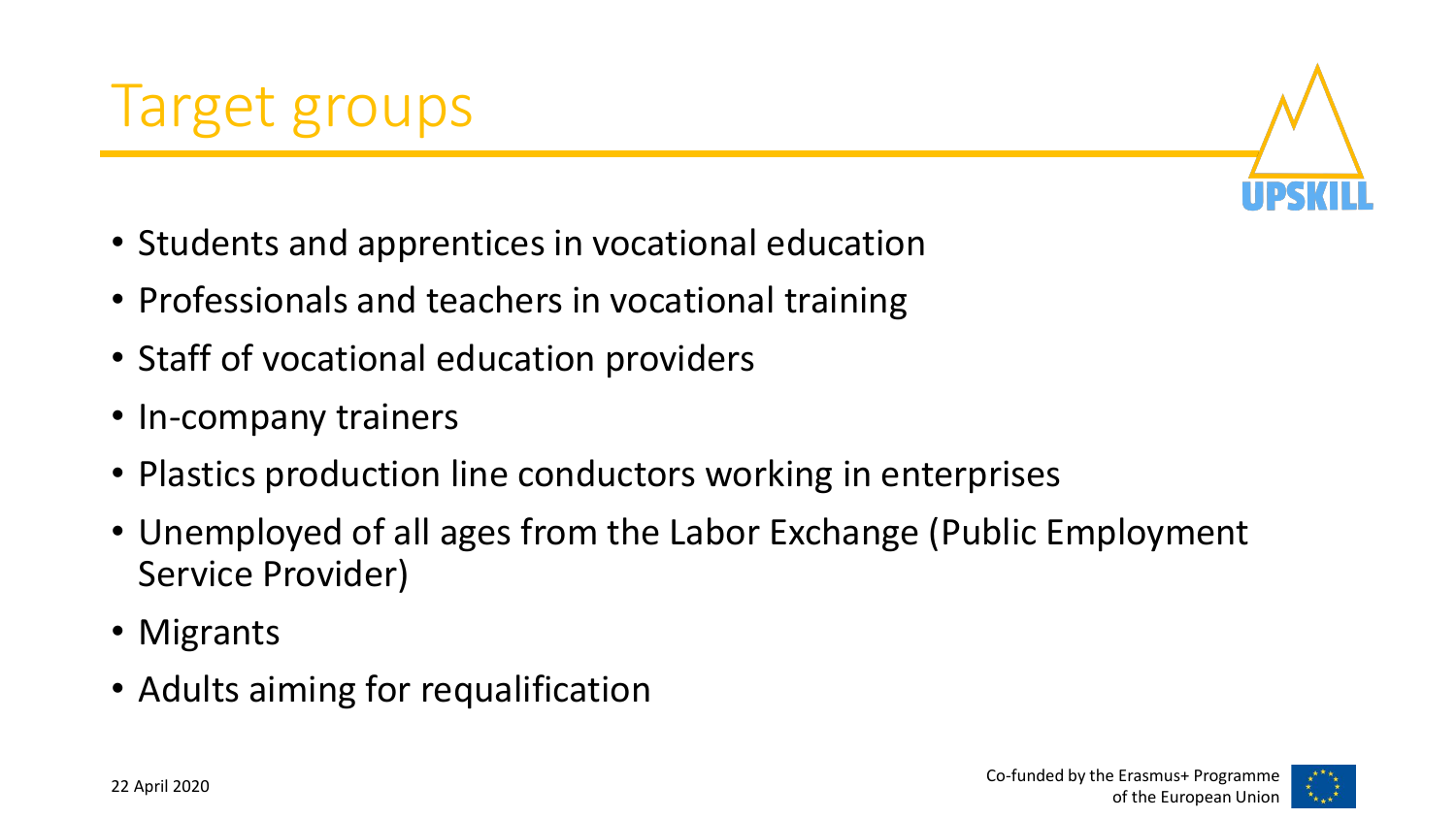

## Results

- ➢ Expected Results
- ➢ Curriculum
- ➢ VET programme
- ➢ Long-term results

22 April 2020 Co

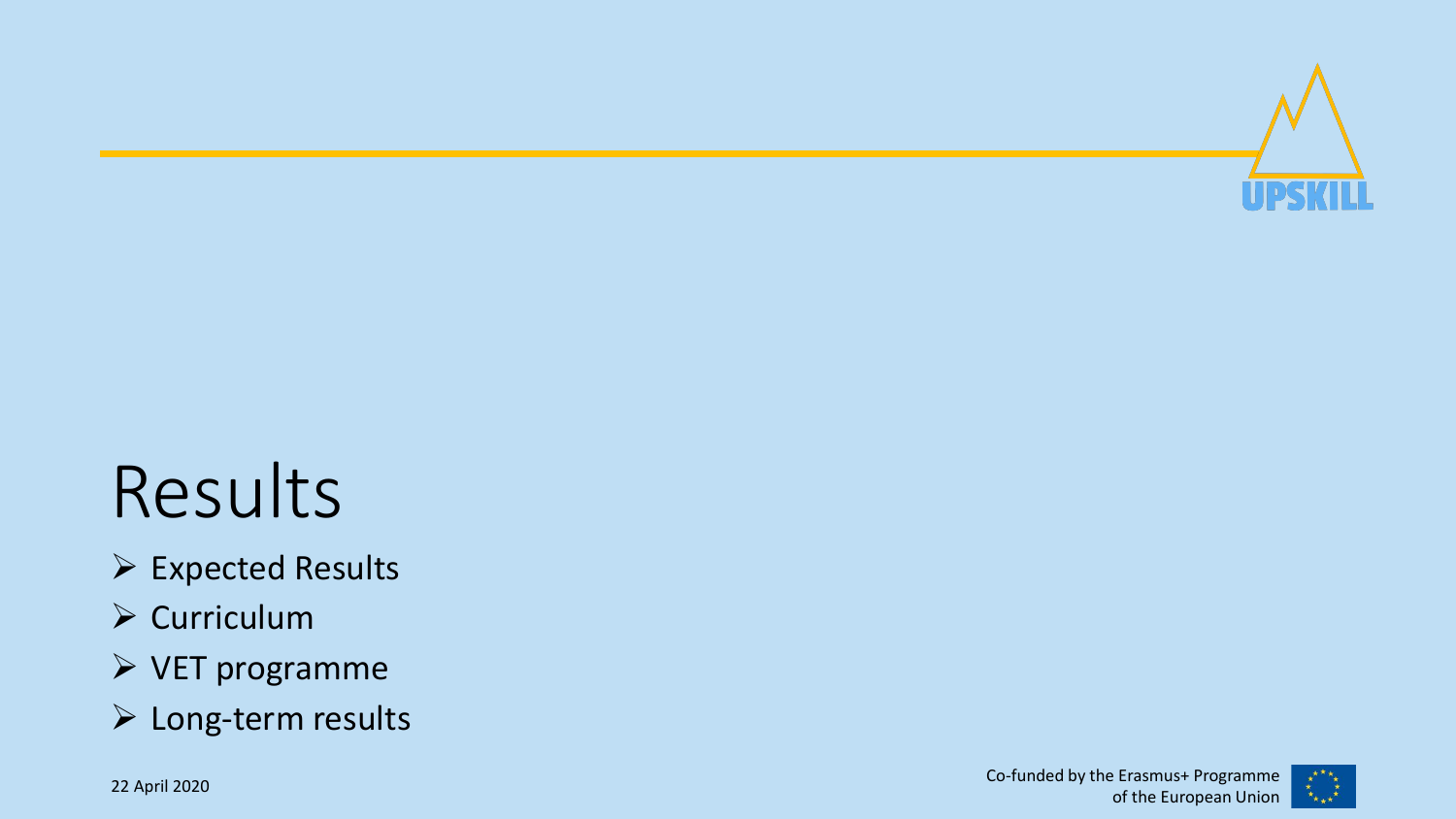

- EQF-based model VET curriculum;
- Training material for students and teachers;
- Train 20 VET trainers and 50 students.

All material will be produced in English, French, Finish and Lithuanian language.

The project will enhance the quality of vocational training, improve competence of VET teachers and the plastics production line conductors and make VET curriculum more relevant to the labor market.

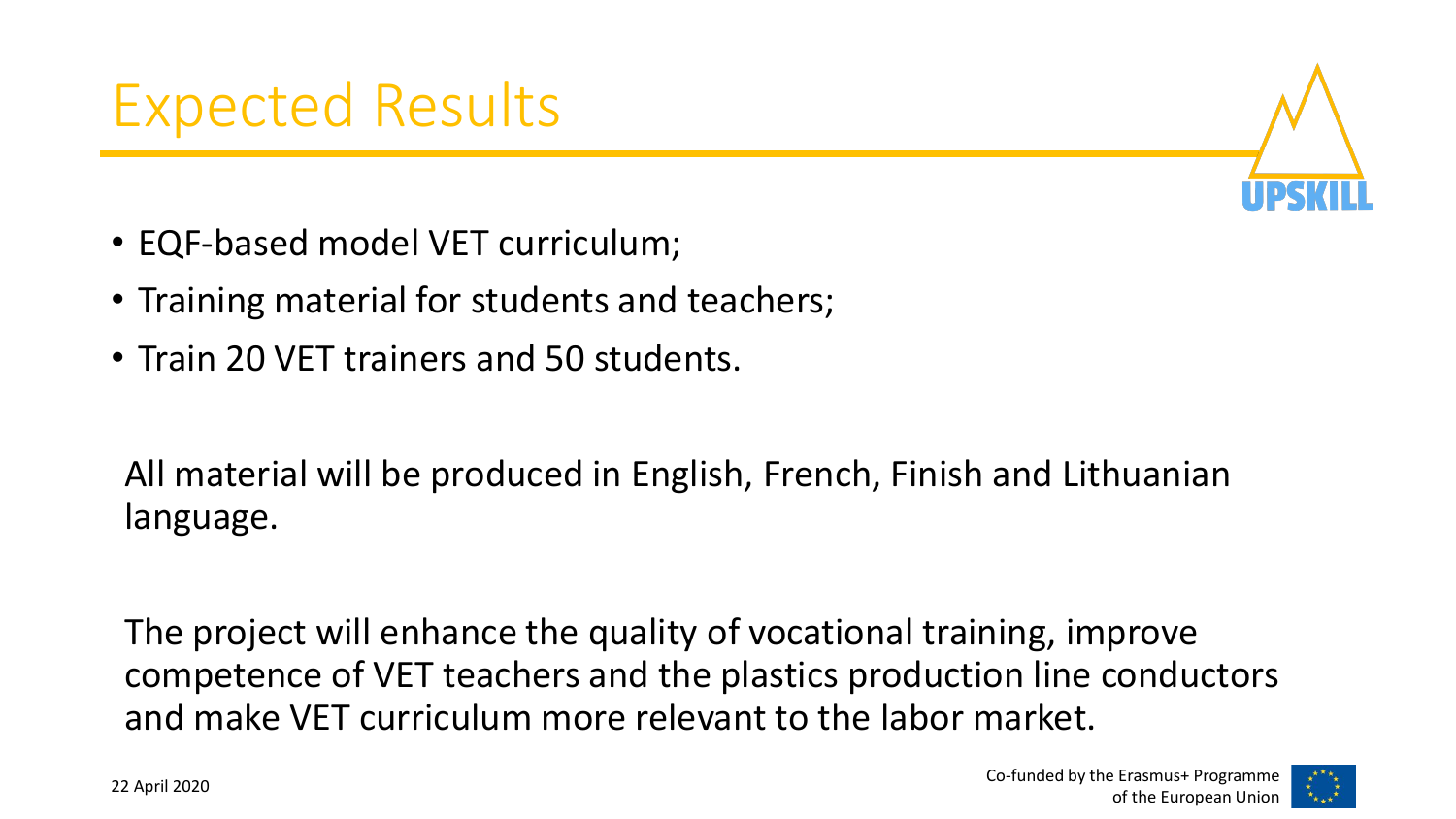UPSKILL EQF-based VET curriculum

- **Basic skills** on manufacturing of plastic products;
- **Job-specific skills;**
- Programming and **digital skills;**
- **Robotics;**
- **Green skills;**
- *Lean* manufacturing;
- **Entrepreneurial skills;**
- **Health and safety** at work.

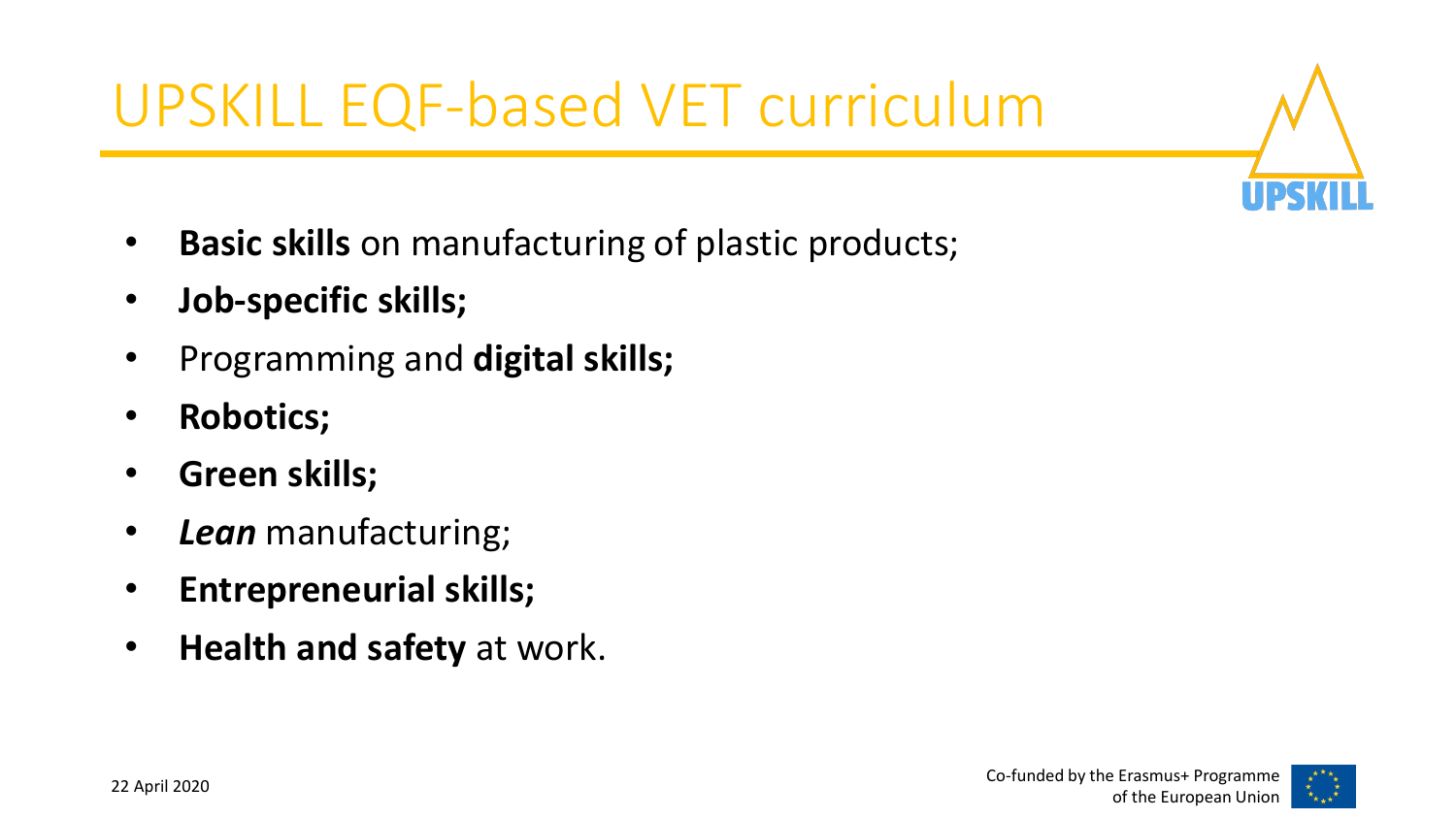

### **Digital skills**

Improving the efficiency, adaptability, and sustainability of plastics manufacturing systems;

### **Sustainability skills**

Developing skills required to move ahead in the circular economy, analyzing plastics value chain, "greening" manufacturing, products, consumption and end-of-life, resource management within the circular economy;

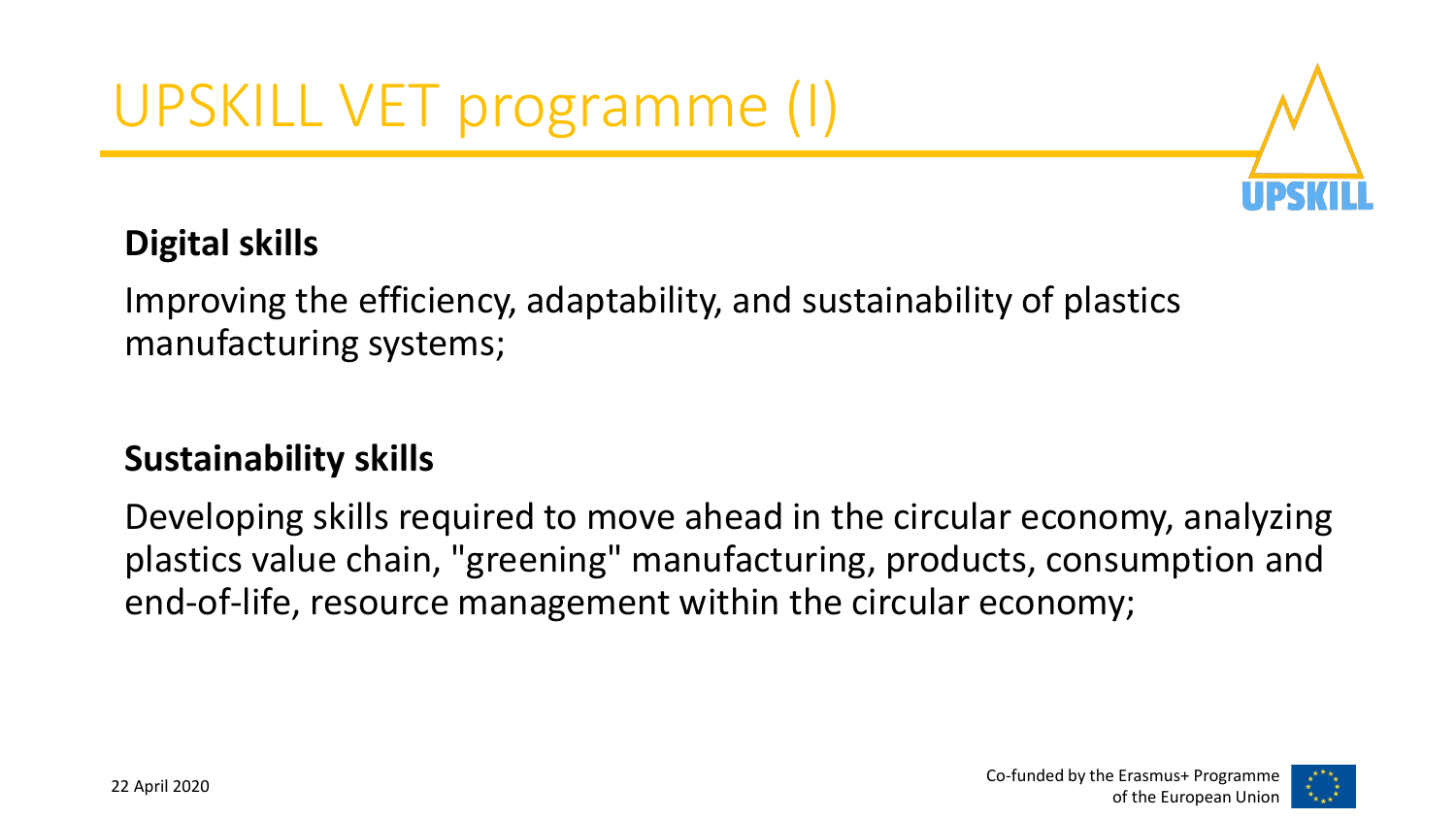## UPSKILL VET programme (II)



#### **Lean manufacturing**

Tools and processes to eliminate waste from the plastics manufacturing process resulting in improved efficiency, effectiveness, and profitability. Lean aims to shorten the time of order execution, reduce costs and improve work safety and quality.

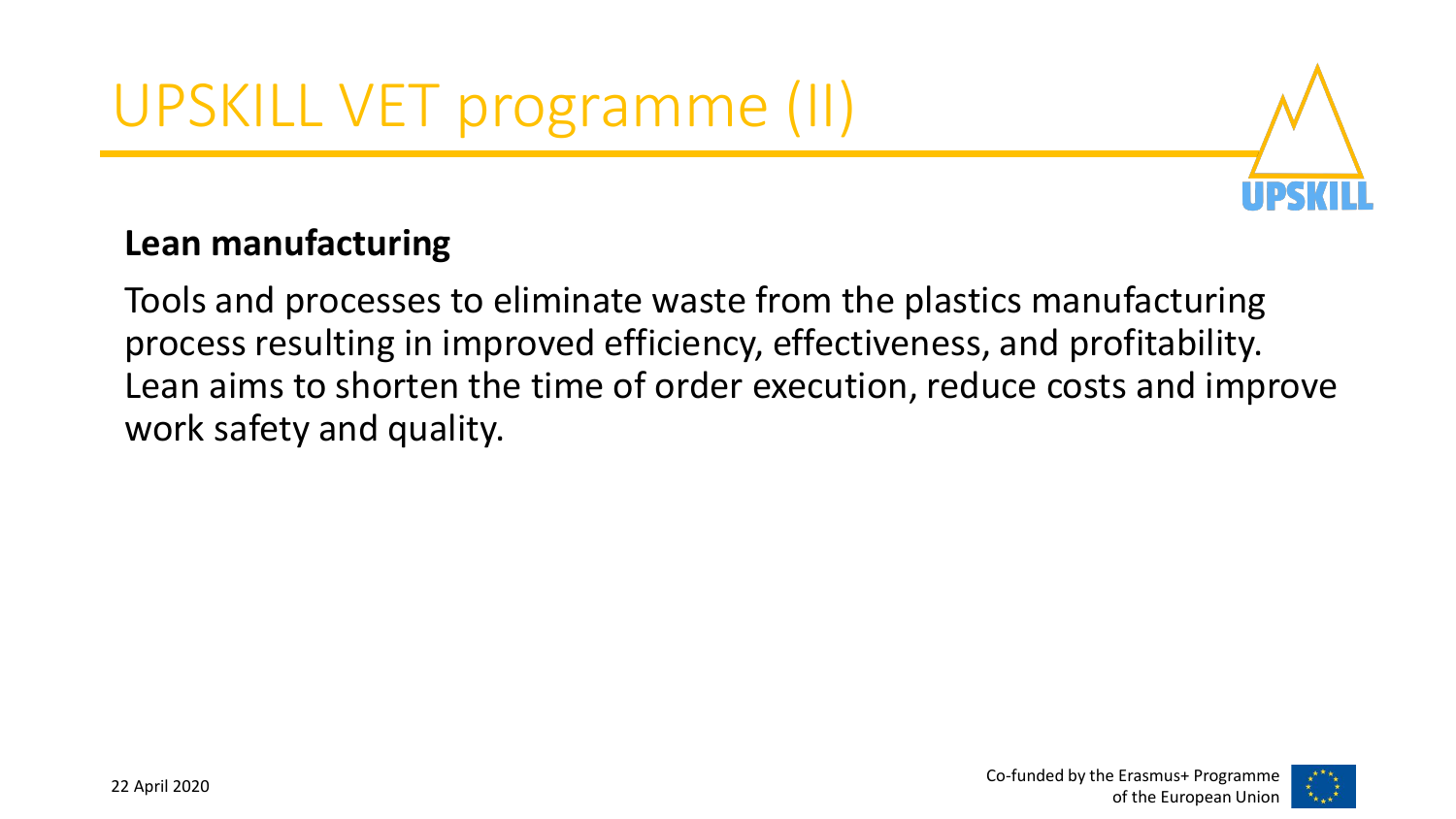

- Plastics production line conductors capable of systemic thinking and entrepreneurial mind-set due to technical, Lean manufacturing and soft skills integrated in the VET curriculum;
- Employees and students acquiring fast-track skills for employment;
- Companies receive just-in-time talent from the classroom to the shop floor;
- Better interaction between educational centers and industry as a solution which has the potential to improve the match between companies' skills needs and the outputs of VET.

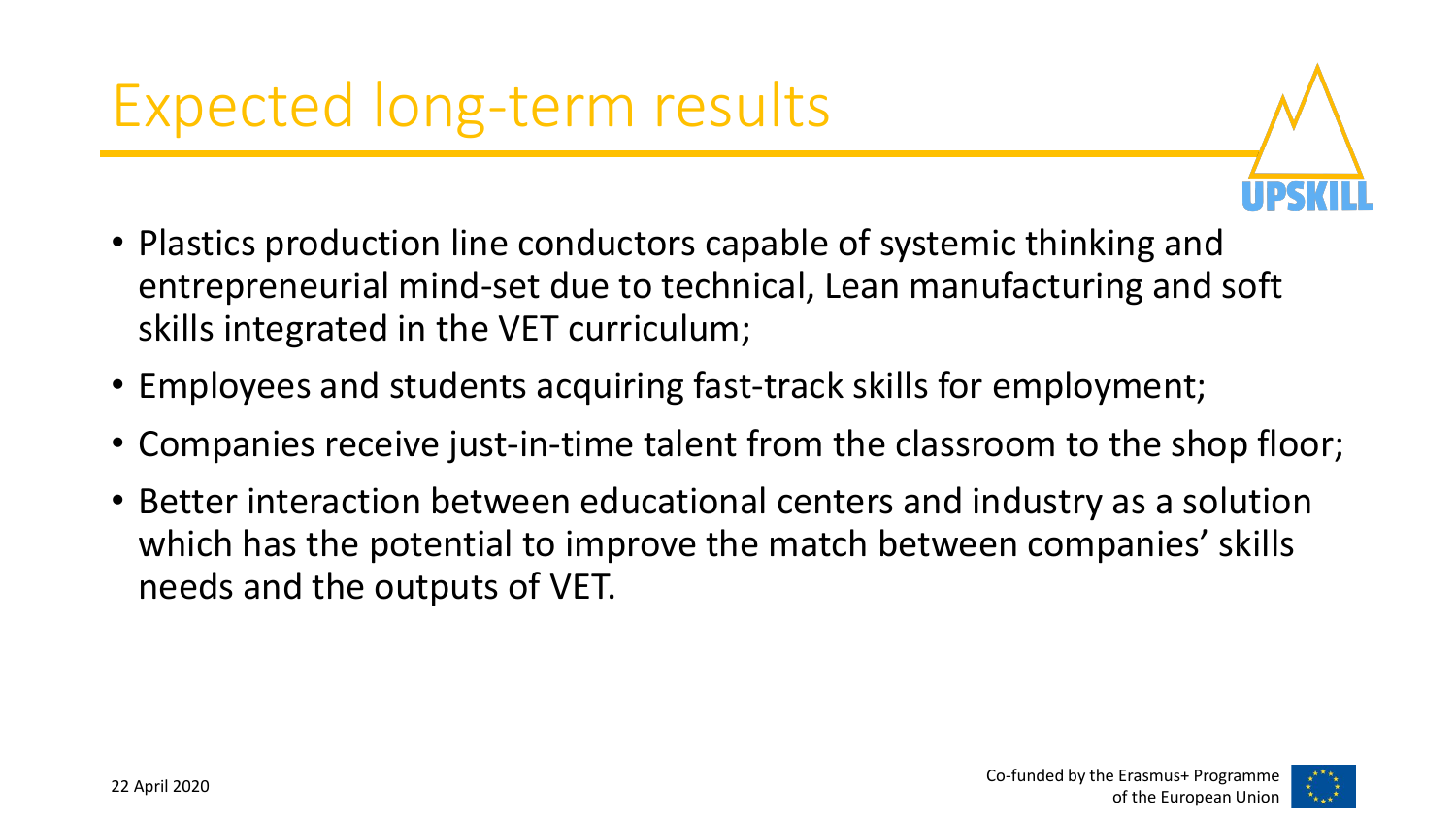More information about UPSKILL





[www.linkedin.com/company/upskill-project](http://www.linkedin.com/company/upskill-project)